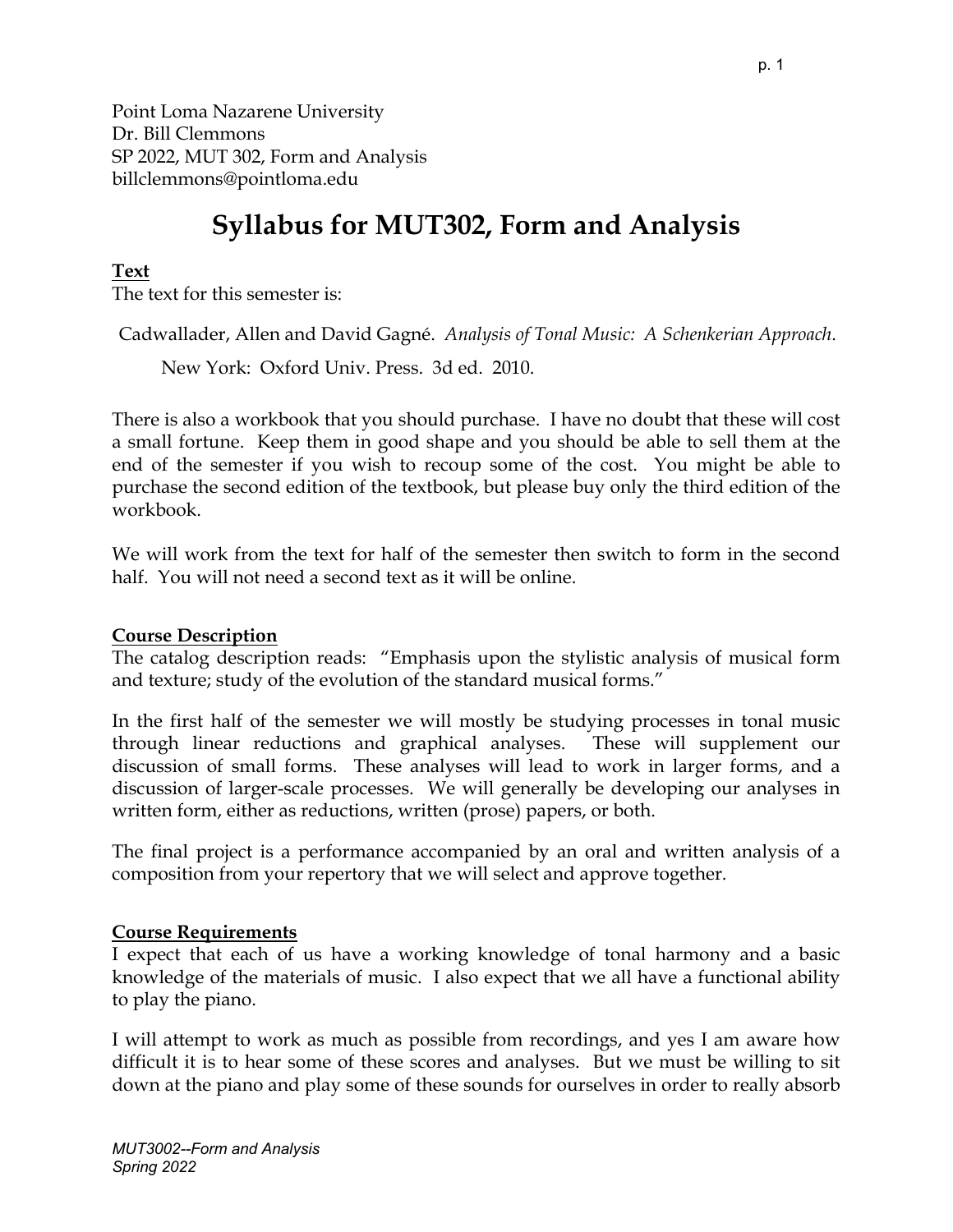the ideas that we are exploring. Recordings will generally be posted on the course homepage. Scores will come either from our workbooks or online sources.

## **Teaching Objectives—What I Hope to Accomplish**

My goals for this class are to provide a very large-scale, high overview of tonal music theory and how it informs our understanding of form and analysis. With this in mind, my objectives are:

to gain a basic understanding of Schenkerian theory and concepts to create a number of reductions, which are gradually more complex cover all of the standard forms, from one-part forms through Sonata form to create an original analysis of a tonal composition which includes a complete reduction

a complete graphical analysis

and a completed paper of sufficient originality and depth that it can be used in a graduate application portfolio

### **Course Learning Outcomes—What I Expect From You**

By the end of this semester I expect that you will

- demonstrate that you have absorbed Schenker's ideas of harmony and voice leading by applying these to the reductions that accompany each chapter
- demonstrate that you can synthesize Schenker's ideas in an original analysis and reduction in your final analysis and paper
- demonstrate your understanding of form and genre by categorizing compositions in a graduate level listening and score-identification exam

### **Grading and Evaluation**

Your progress and mastery will be measured in a number of different ways each of which will have the following weight:

| Homework                          | <b>20%</b> |
|-----------------------------------|------------|
| <b>Online Quizzes</b>             | 20%        |
| <b>Chapter Tests (Reductions)</b> | <b>20%</b> |
| Final Exam                        | 20%        |
| <b>Final Project</b>              | 20%        |

Chapter Tests will always be reductions which will be sent to you as a Finale file, are worked on over the course of several classes, then turned in on a specified day (see the timeline at the end of the syllabus). There are online quizzes and homework assignments after most classes which will open up for a few days then close. Once a quiz closes it will no reopen. Get in the habit of checking the eClass website often.

### **Final Exam**

There is a written final exam for this class. The exam is scheduled for Friday, 4 May at 10:30.

*MUT3002--Form and Analysis Spring 2022*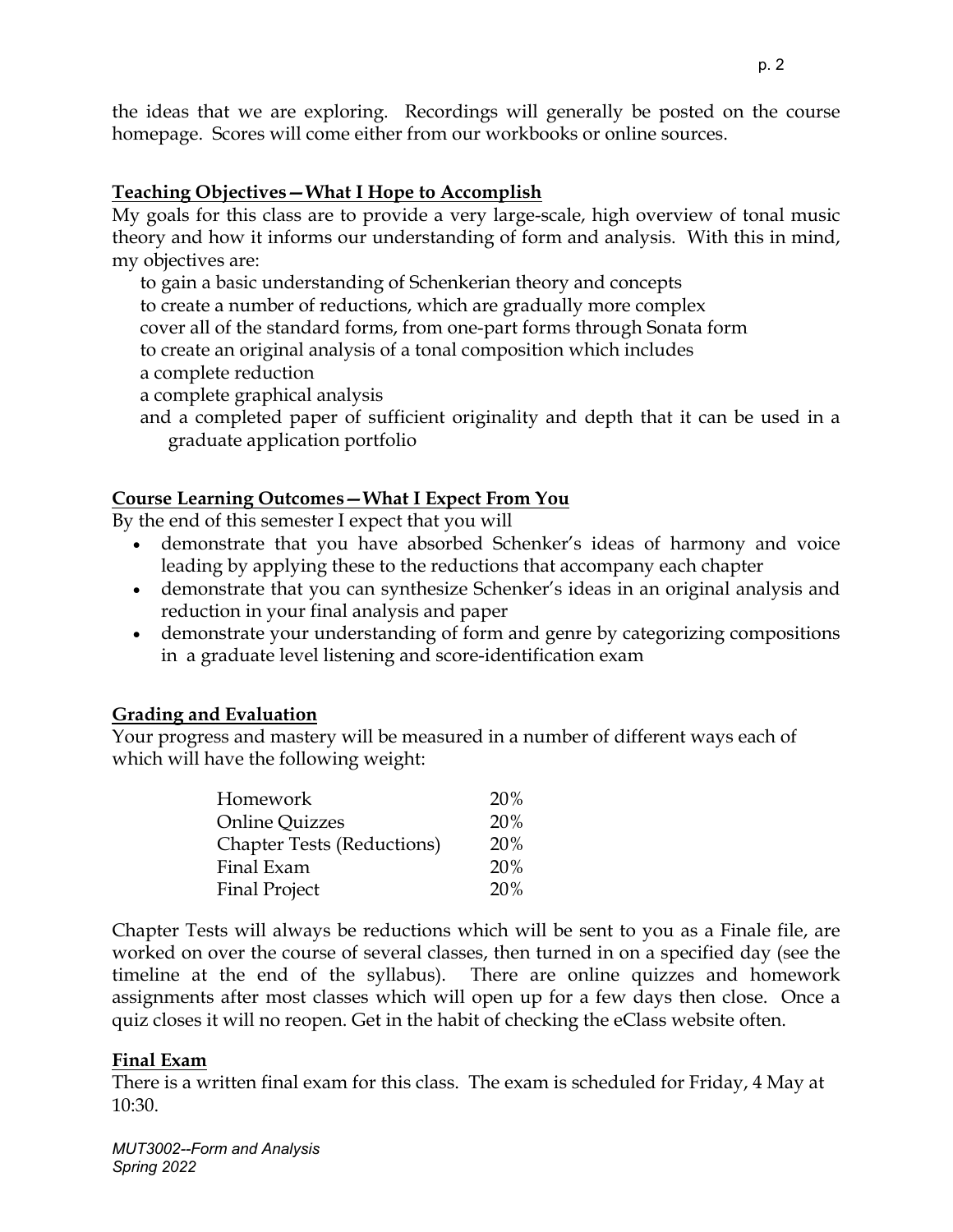## **Attendance Policy**

The class will be set up in such a manner that the material covered in class, as well as assignments made out of class, will be cumulative in nature and delivered in small increments, as per above.

\* Office hours will be posted on my door giving times when I may be reached to discuss an attendance problem, as well as for help should it be needed.

\* It is your responsibility to notify me before class of your need to be absent, or at least ASAP.

\* No absences will be allowed on the day that you are presenting a project. No excuses -- no exceptions!

\* You are expected to turn in assignments at the time specified -- there will be no exceptions.

\* You will be accountable for any work missed during an excused absence, including missed assignments. If the situation merits it, I will be happy to work out extra time.

#### **Academic Accommodations**

All students are expected to meet the standards for this course as set by the instructor. However, students with learning disabilities who may need accommodations should discuss options with the Academic Support Center during the first two weeks of class. The ASC will contact professors with suggested classroom needs and accommodations. Approved documentation must be on file in the ASC prior to the start of the semester. However, you must inform me in advance! Please do not show up on the day of the test and ask for me to create an alternate testing situation on the spur of the moment.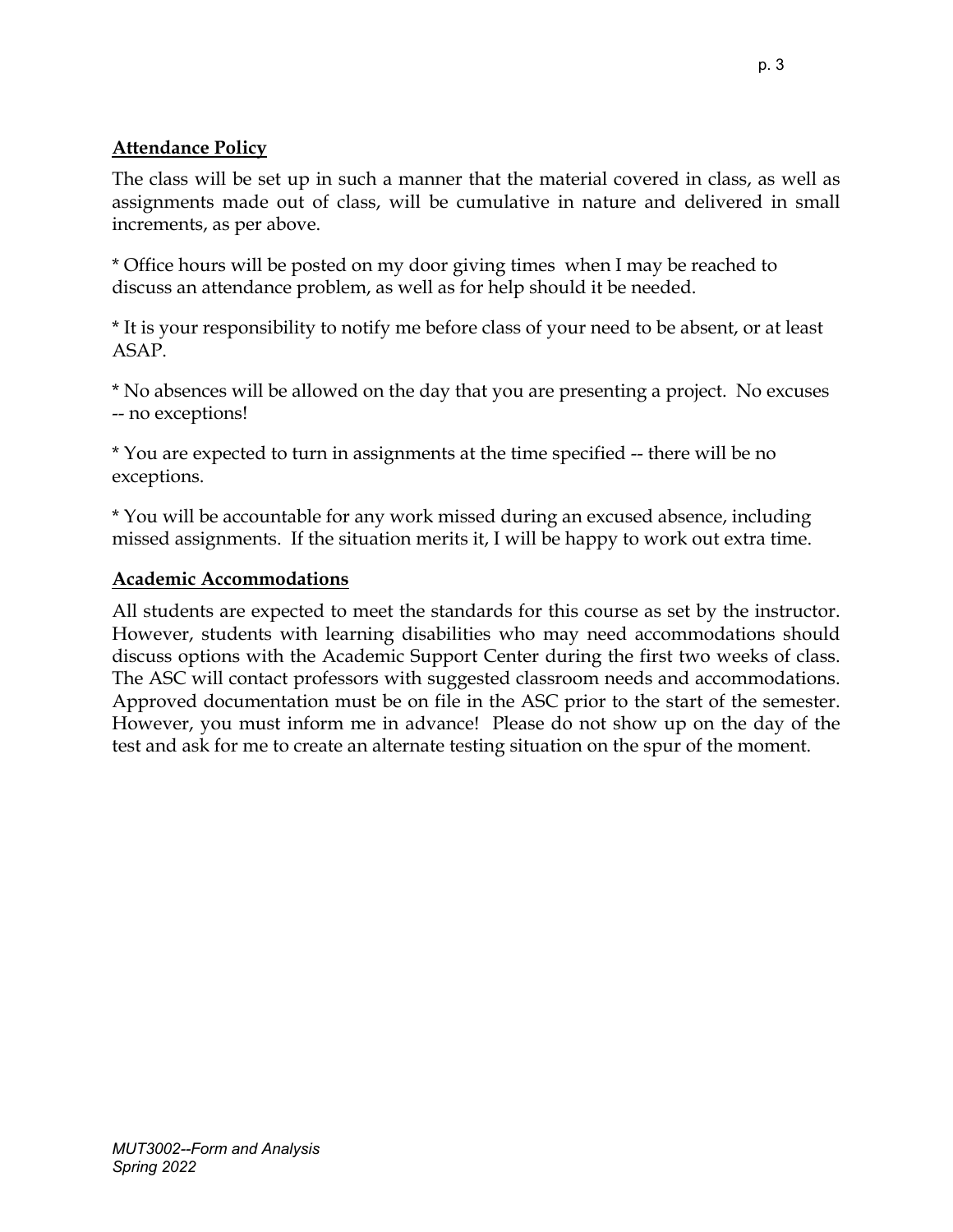## **Class Timeline**

| <b>Class No</b> | Date            | Topic                                                                                                                                                                                                                                         |
|-----------------|-----------------|-----------------------------------------------------------------------------------------------------------------------------------------------------------------------------------------------------------------------------------------------|
| 1               | Thurs<br>14 Jan | Intro the class; syllabus<br>Review species cpt<br>Begin reading Ch. 2<br>Assign Beethoven Woo 78 in wkbk, first phrase<br>Send out file for Woo78 and assign entire piece                                                                    |
| $\overline{2}$  | Tues<br>19 Jan  | Finish Ch 2<br>cover any remaining bits of Woo ex.<br>Homework-<br>Casta Diva, pp. 7-9 in wkbk<br>read pp. 41-52, chord classes<br>online quiz on pp. 41-52<br>finish Beethoven file                                                          |
| 3               | Thurs<br>21 Jan | Ch 3-Bass Lines and Harmonic Structure<br>final copy of Beethoven file submitted by midnight<br>discussion chord classes<br>Homework-<br>Mozart Sonata K. 457, wrkbk pp. 11-14<br>read pp. 52-62, larger contexts<br>online quiz on pp. 52-62 |
| 4               | Tues<br>26 Jan  | discussion of prolongation techniques<br>assign Chopin op. 34 no. 2 file<br>Homework -<br>Beethoven op. 10 no. 2, wrkbk pp. 19-21<br>read pp. 62-8, the imaginary continuo<br>online quiz on pp. 62-8                                         |
| 5               | Thurs<br>28 Jan | discussion of the imaginary continuo<br>and Chopin op. 34<br>Homework -<br>read pp. 69-80<br>online quiz on pp. 69-80<br>final copy of Chopin due by midnight                                                                                 |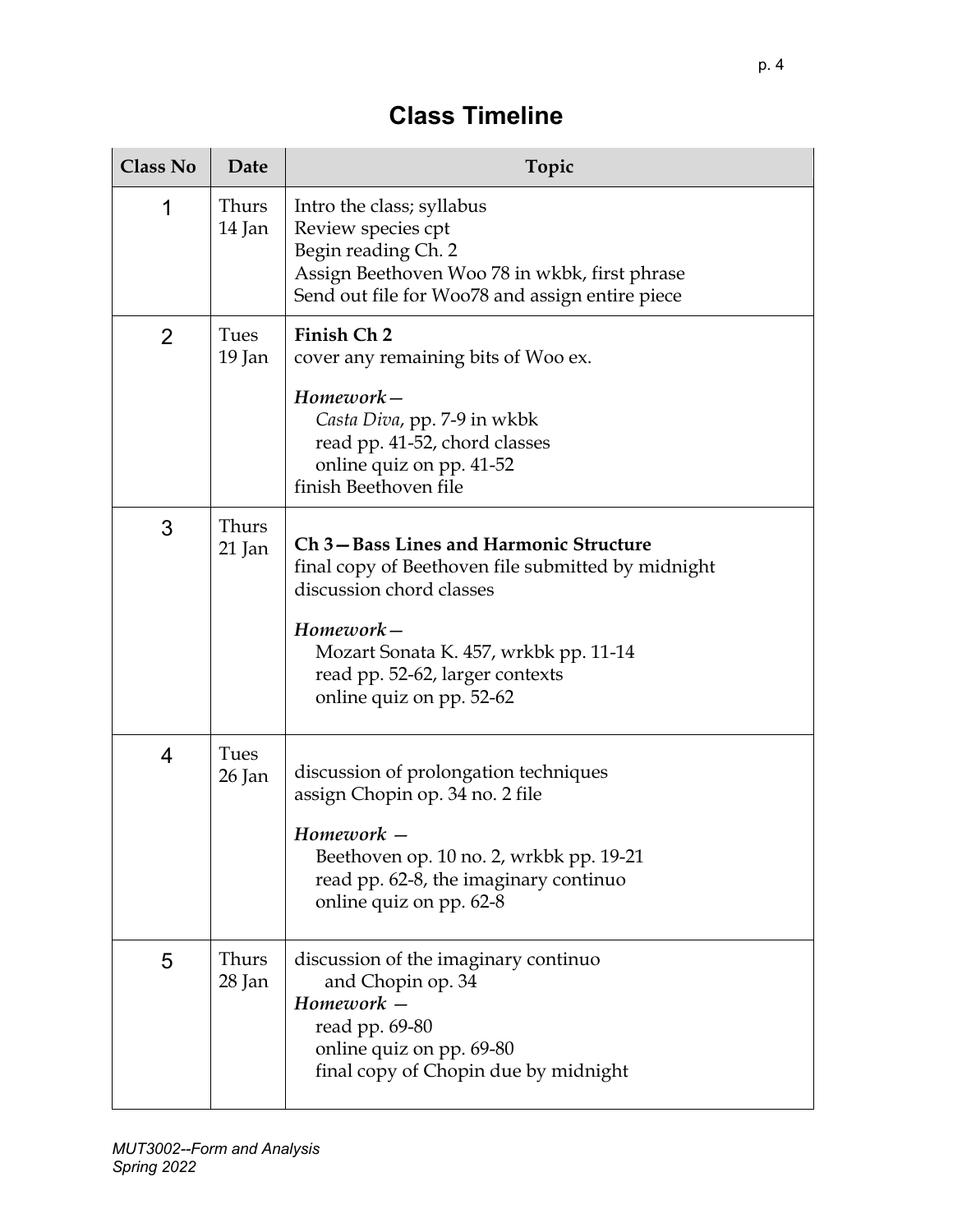| 6              | Tues<br>2 Feb   | Ch 4 – Linear Techniques<br>discussion of pp. 69-80<br>Homework -<br>read pp. 80-96<br>online quiz on pp. 80-96<br>Mozart Sonata, K 280, wrkbk pp. 31-33                                                                   |
|----------------|-----------------|----------------------------------------------------------------------------------------------------------------------------------------------------------------------------------------------------------------------------|
| $\overline{7}$ | Thurs<br>4 Feb  | discussion of linear intervallic patterns<br>Homework -<br>Bach Fr. Suite, BWV 813, Minuet file                                                                                                                            |
| 8              | Tues<br>9 Feb   | discussion of Bach Fr. Suite<br>$H$ omework $-$<br>read pp. 99-108<br>online quiz on 99-108<br>finish Bach Fr. Suite                                                                                                       |
| 9              | Thurs<br>11 Feb | Ch 5-Tonal Structure<br>discussion of notational symbols and the Urlinie<br>final copy of Bach Fr. Suite due<br>Homework -<br>read pp. 109-118<br>online quiz on pp. 109-118<br>CPE Bach, Prussian Sonata, wrkbk pp. 35-37 |
| 10             | Tues<br>16 Feb  | discussion of structural levels and interruption<br>assign Brahms Intermezzo, op. 76 no. 7 file<br>Homework -<br>Bach Prelude in F, wrkbk pp. 53-5                                                                         |
| 11             | Thurs<br>18 Feb | discussion of Brahms Intermezzo<br>Homework -<br>finish Brahms file                                                                                                                                                        |
| 12             | Tues<br>23 Feb  | discussion of Brahms Intermezzo                                                                                                                                                                                            |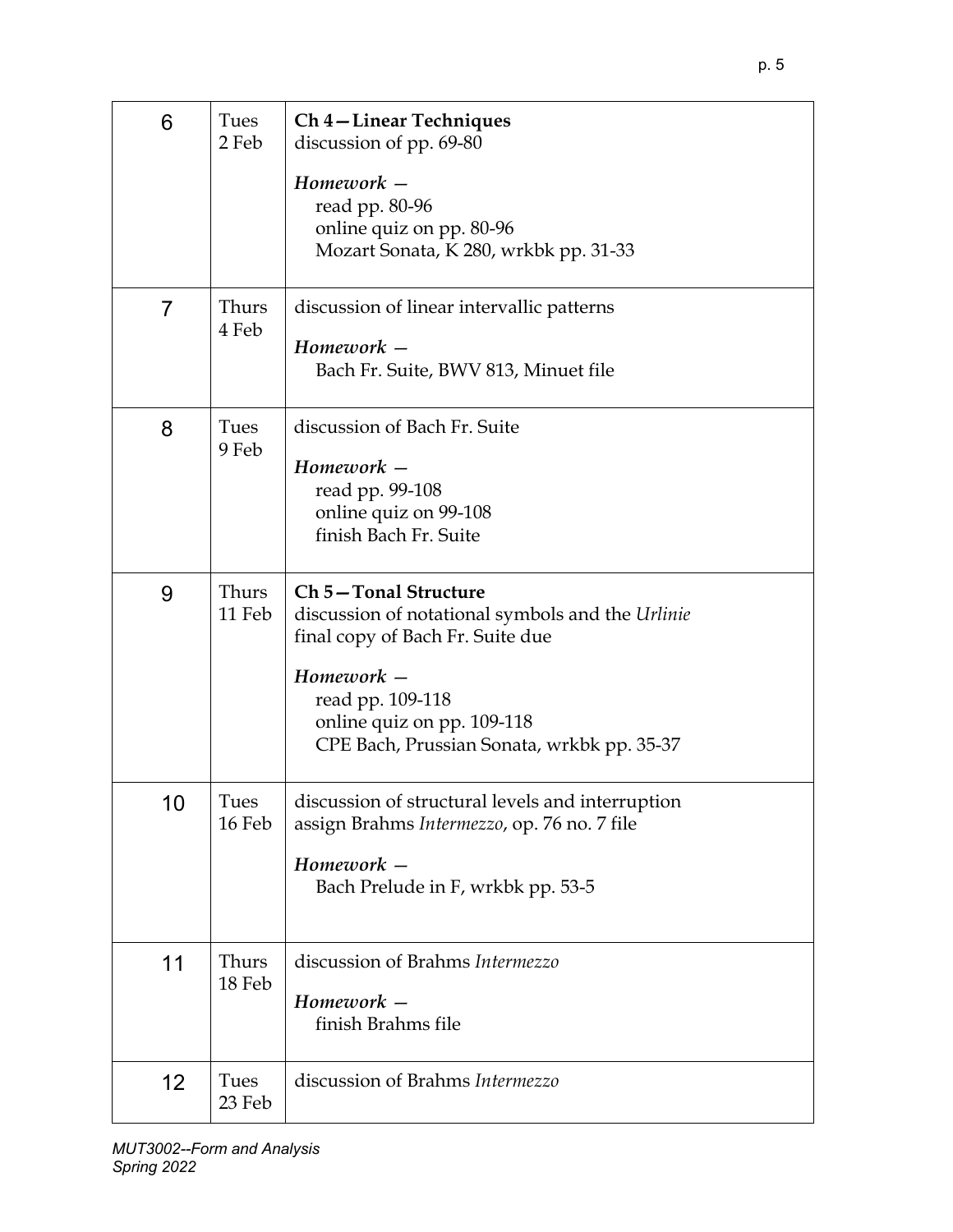|    |                 | Homework -<br>read pp. 119-129<br>online quiz on pp. 119-129<br>finish Brahms file                                                                                                                                      |
|----|-----------------|-------------------------------------------------------------------------------------------------------------------------------------------------------------------------------------------------------------------------|
| 13 | Thurs<br>25 Feb | Ch. 6-Melodic Prolongation<br>Brahms Intermezzo file due<br>discussion of initial ascents and motion to inner voice<br>Homework -<br>read pp. 129-139<br>online quiz on pp. 129-4<br>Schubert Impromptu, wrkbk pp. 61-5 |
| 14 | Tues<br>1 Mar   | discussion of voice exchange and superposition<br>assign Mozart Quartet, K.421 Minuet file<br>$H$ omework $-$<br>read pp. 139-151<br>online quiz on pp. 139-151<br>Mozart Symph in C, wrkbk pp. 73-5                    |
| 15 | Thurs<br>3 Mar  | discussion of reaching over and Phrygian 2<br>$H$ omework $-$<br><b>Mozart Minuet file</b>                                                                                                                              |
| 16 | 22 Feb          | discussion of Mozart Minuet<br>Homework -<br>finish Mozart file<br>read pp. 153-64<br>online quiz pp. 153-64                                                                                                            |
| 17 | 24 Feb          | Ch. 7-Some Basic Elaborations<br>Mozart k. 421 file due<br>discussion of Mozart K. 283 and Beethoven op.14<br>Homework -<br>read pp. 164-77<br>online quiz on pp. 164-77                                                |

p. 6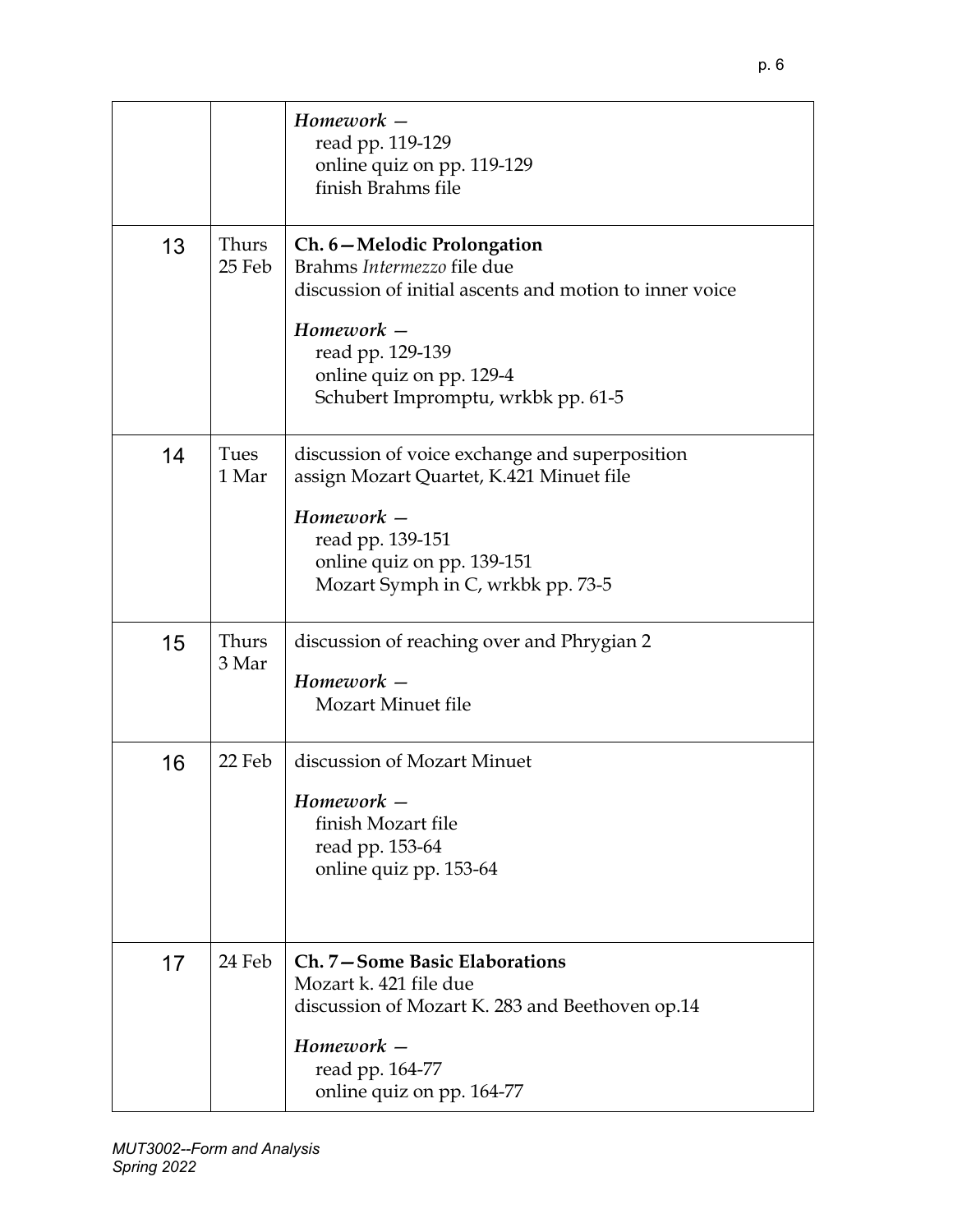|    |                                | begin Schubert Schwanengesang, "Am Meer" file<br>Beethoven op. 10 no 1, wrkbk pp 77-80                |  |
|----|--------------------------------|-------------------------------------------------------------------------------------------------------|--|
| 18 | 27 Feb                         | discussion of Beethoven op. 2 and op. 10 no 1                                                         |  |
|    |                                | Homework -<br>read pp. 177-189<br>online quiz on pp. 177-89<br>Beethoven op. 31 no. 1, wrkbk pp. 81-3 |  |
| 19 | 29 Feb                         | discussion of Mozart K. 488 and Beethoven op. 14 no 2<br>discussion of Schubert "Am Meer"             |  |
| 20 | 2 Mar                          | final copy of Schubert file due by midnight                                                           |  |
|    | <b>Spring Break March 5-13</b> |                                                                                                       |  |
| 21 | 15 Mar                         | Ch 8-One Part Forms                                                                                   |  |
|    |                                | Homework -<br>assign Chopin op. 28 no. 3 Prelude file<br>Final project meetings this week             |  |
| 22 | 14 Mar                         | <b>Mid-Term Grades Posted</b>                                                                         |  |
|    |                                | $h$ mrw $k-$                                                                                          |  |
| 23 | 19 Mar                         |                                                                                                       |  |
| 24 | 21 Mar                         | Ch 9-Binary Forms<br>online quiz opens<br>$hmvwk -$<br>final copy of Chopin due                       |  |
| 25 | 23 Mar                         |                                                                                                       |  |
| 26 | 26 Mar                         |                                                                                                       |  |
| 27 | 28 Mar                         | Ch 10 – Ternary Forms and Rondo<br>online quiz opens                                                  |  |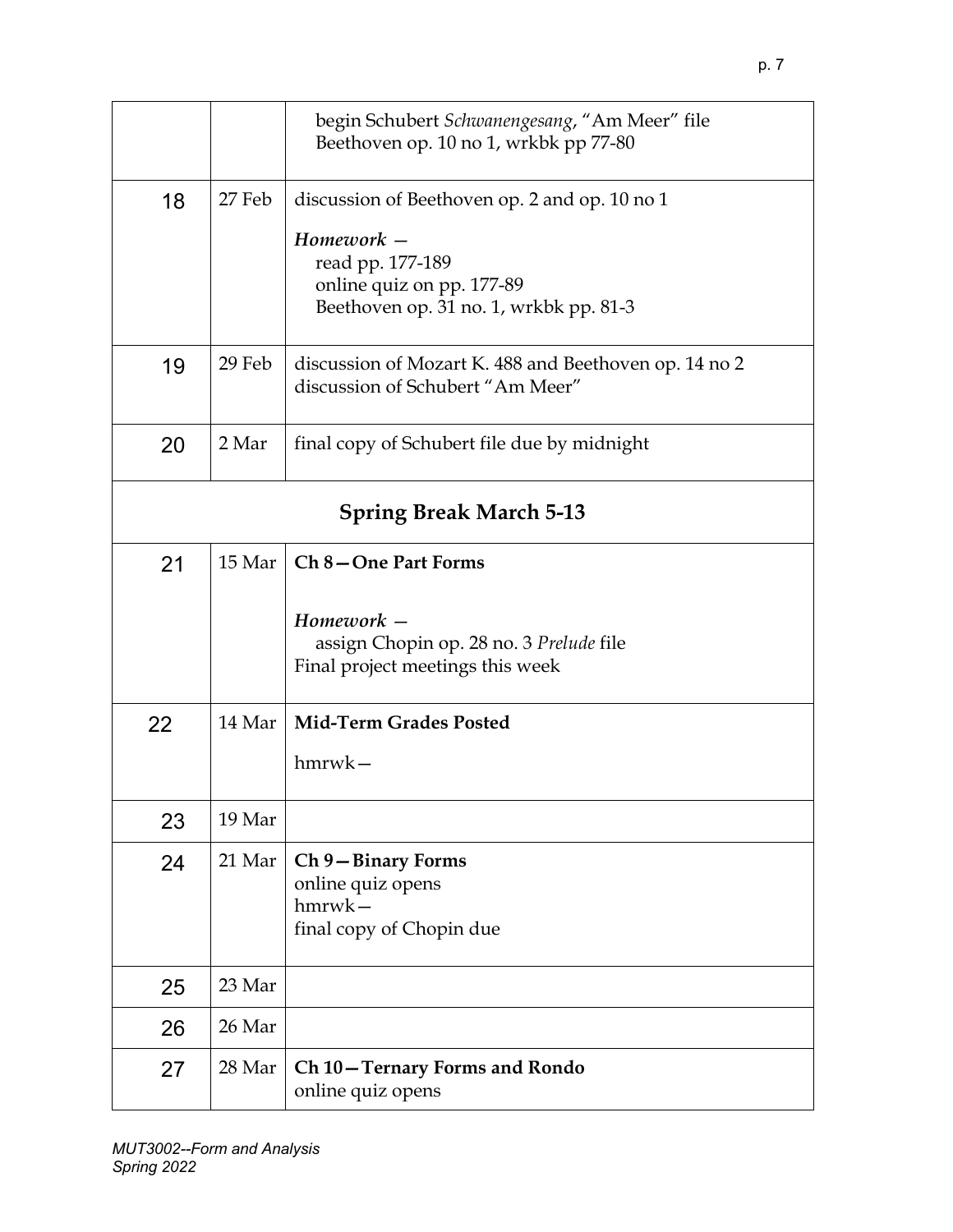|    |        | assign Brahms Intermezzo file                                                   |
|----|--------|---------------------------------------------------------------------------------|
| 28 | 30 Mar |                                                                                 |
| 29 | 2 Apr  |                                                                                 |
| 30 | 4 Apr  | Project reductions due<br>final copy of Brahms file due                         |
|    |        | Easter Break Apr 5-9                                                            |
| 31 | 11 Apr | Ch 11-Sonata Form<br>online quiz opens<br>assign<br>project reductions returned |
| 32 | 13 Apr |                                                                                 |
| 33 | 16 Apr |                                                                                 |
|    |        |                                                                                 |
|    |        | Final project papers and reductions due by midnight                             |
|    |        | <b>Review Sessions</b>                                                          |
|    |        | Review, cont'd                                                                  |